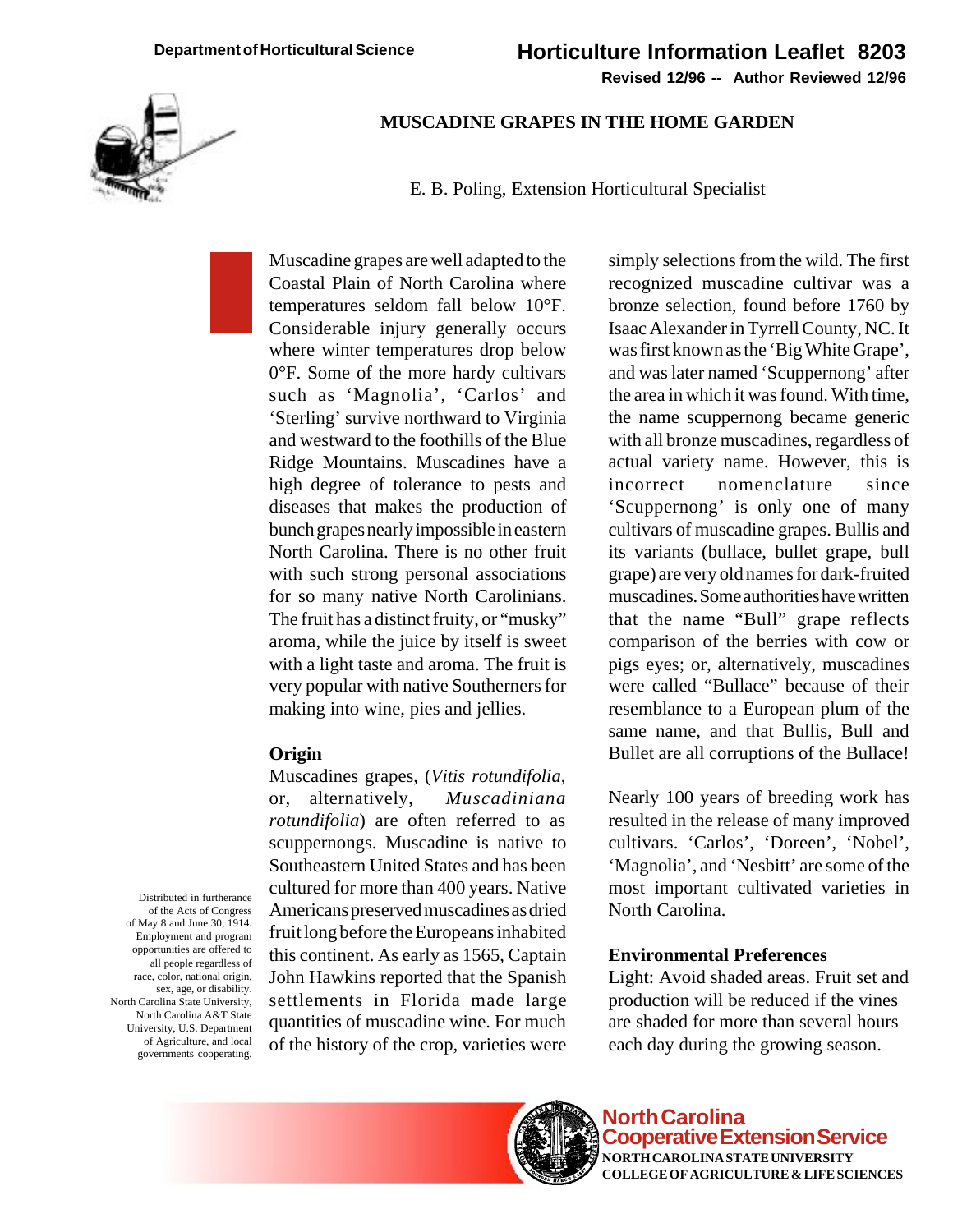**Soil:** Muscadine grapes will survive and produce a crop on a wide range of soils as long as internal drainage is good. Plant failure can be expected in locations where water stands for even short periods after heavy rains. Soils with a hardpan are not suitable. Active growth late in the growing season makes vines susceptible to winter injury on soils with more than 1½% organic content. Proven tobacco sites have generally supported good muscadine grape growth and production. Apply and work in dolomitic lime at the rate recommended by the soil test to bring the pH to 6.5 before planting.

## **Varieties**

'Scuppernong' bronze and 'Thomas' black are the cultivars most widely known and asked for by the public. The following are much improved recommended cultivars.

**Carlos** - bronze, mid-season, medium size, perfect flowered, very dry stem scar, good fresh or for wine.

**Doreen** - bronze, very late, medium size, perfect flowered, dry stem scar, good fresh or for wine.

**Magnolia** - bronze, early, medium to large size, perfect flowered, wet stem scar, excellent fresh flavor, wine and juice.

**Nesbitt** - black, early, large size, perfect flowered, dry stem scar, good fresh, but poor wine color.

**Noble** - black, early, small size, perfect flowered, wet scar, good fresh, wine and juice.

**Regale** - black, mid-season, medium size, perfect flowered, wet scar, good fresh, wine and juice.

**Triumph** - bronze, early, large size, perfect flowered, dry scar, good fresh, fair wine.

All of these cultivars are perfect flowered (male and female flower parts) so a single vine will be fruitful. Other available cultivars such as 'Fry', 'Higgins', 'Scuppernong', and 'Jumbo' have flowers with only female flower parts and must be planted near a perfect flowered cultivar.

## **Planting**

Wait until there is little chance of sub-freezing temperatures before spring planting. Potted plants are easier to hold until the proper planting time, but bareroot plants are satisfactory if the roots are kept moist (not wet), and the plants are refrigerated until planting time. Plant at the same depth or slightly deeper than the previous planting depth. Vines should be a minimum of 10 feet apart in the row, but more desirably, 20 feet apart. Distance between rows can depend on the equipment used for mowing, but 8 feet should be a minimum.

## **Trellising**

The type of trellis selected will often determine where the plant(s) can be established. A space at least 10 feet long by 6 feet wide should be provided for each vine. Decide on the trellis system and complete the construction before planting. Many types of trellising have been used successfully, but an equal number have been designed by homeowners that have not been practical for long-term management of vines. A practical system allows for establishing permanent cordons (arms), that can be easily reached for the required annual pruning. This requires training of the cordons to single strands of wire (No. 9 is recommended). Training to woven-wire fencing or overhead structures, where individual cordons are not maintained at least 4 feet apart, will be difficult to prune. A single wire 5 to 6 feet above the ground and well anchored on each end is the easiest trellis to construct and maintain. Four-foot cross arms of 2 x 6 inch treated lumber can be attached to treated posts to support double wires. The double-wire system will yield about 30% more than the single-wire system. Growing muscadine vines over a garden arch or a pergola can be aesthetically pleasing and provide shade, but if individual cordons are not maintained, management will be difficult, neglect is likely and fruit production will decline.

### **Training**

After planting, prune to one stem and cut this stem back to 2 to 3 buds. When new growth begins, select the most vigorous shoot and cut away the others. A bamboo training stake beside the plant is convenient for attaching the growing vine. Tie the shoot to the stake. Paper covered wire ties that are wrapped around